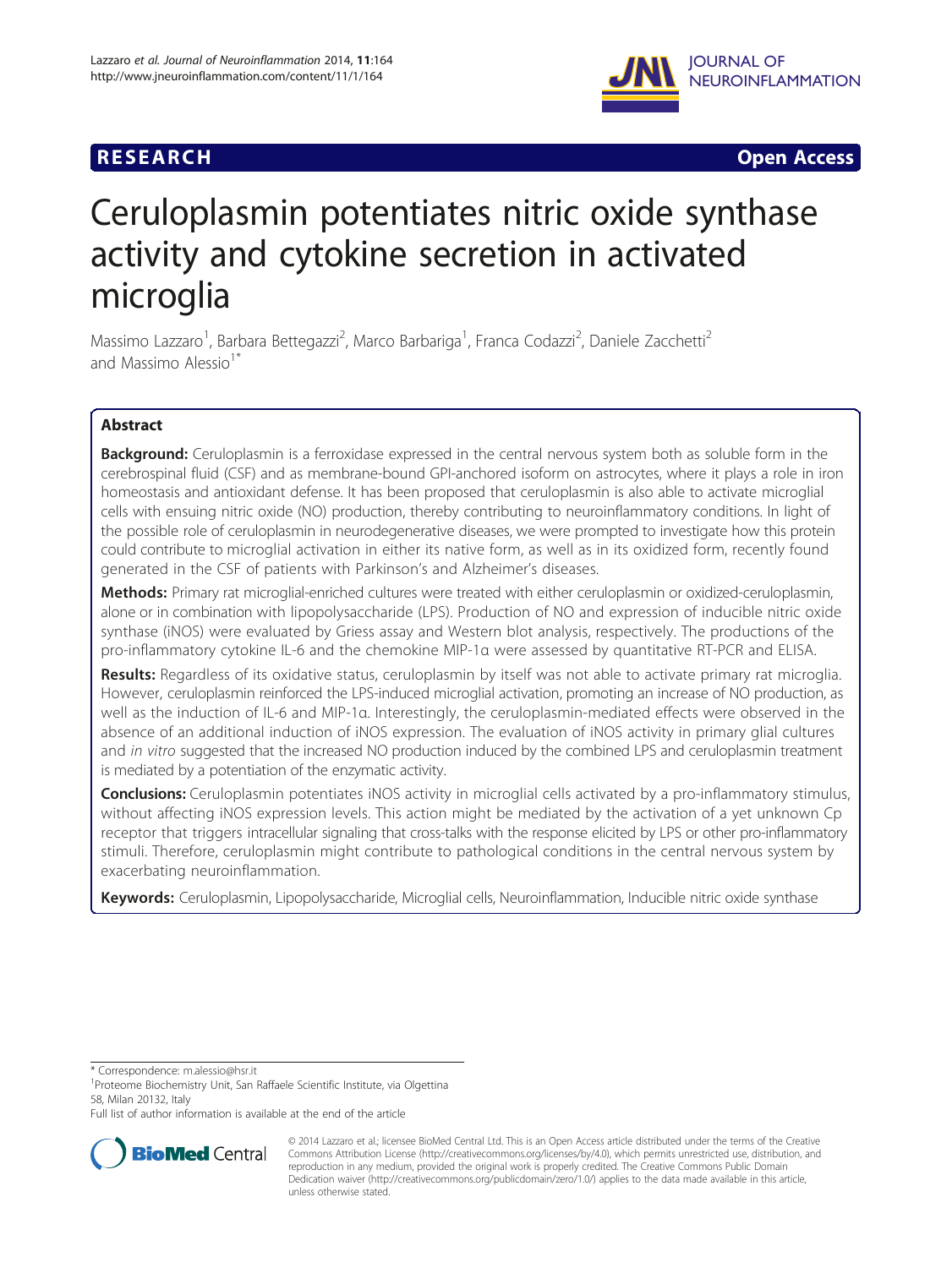## Background

Ceruloplasmin (Cp) is one of the major copper-binding proteins in the blood and, due to its ferroxidase activity, plays a role in iron metabolism. Cp is secreted in the plasma by the liver, but it is produced also by the epithelial cells of the choroid plexus and released in the cerebrospinal fluid (CSF) [\[1](#page-9-0)]. In the brain, a GPI-anchored form of Cp is present on astrocytes [[2\]](#page-9-0) and leptomeningeal cells [\[3\]](#page-9-0), where it may contribute to iron homeostasis and antioxidant defense, converting toxic ferrous iron into ferric form [\[4,5](#page-9-0)]. We previously reported that Cp undergoes oxidative modifications in the CSF of Parkinson's disease (PD) and Alzheimer's disease (AD) patients [[6\]](#page-9-0), due to the oxidative environment of pathological CSF [\[7,8](#page-9-0)]. Oxidized Cp (Cp-ox) loses its ferroxidase activity, which in turn promotes intracellular iron retention in neurons [[6](#page-9-0)] and gains integrin-binding and signaling properties, due to oxidation-induced structural changes [[9,10\]](#page-9-0).

Microglial cells are immune-competent cells derived from the monocyte/macrophage lineage and distributed throughout the central nervous system (CNS). They represent the first line of defense, being activated in response to different stimuli such as cerebral ischemia, infection, neurodegenerative disease and endotoxins [[11,12](#page-9-0)]. After activation, microglial cells trigger the inflammatory processes characterized by secretion of pro-inflammatory cytokines, chemokines, elements of complement cascade and by increased expression of several enzymes responsible for the production of either reactive-oxygen or -nitrogen species (ROS and RNS) [[13\]](#page-9-0). These reactive molecules are necessary at low concentrations for the defense mechanisms against invading microbial and viral pathogens, but at higher concentrations they are toxic for neurons and can accelerate and exacerbate the progression of neurodegeneration [\[14-18\]](#page-9-0).

Several neurodegenerative disorders, including Alzheimer's and Parkinson's diseases, are characterized by high levels of ROS and RNS in brain, serum and CSF [\[18-22](#page-9-0)], suggesting that neurodegenerative disease may also be driven by an over-activation of microglial cells.

Microglial cells express Toll-like receptors (TLRs 1 to 9), responsible for the pro-inflammatory pathway activation induced by microbes, viruses and tissue damage [[13,23,24\]](#page-9-0). In addition to these common stimulants, microglia can be activated by disease-specific proteins, such as β-amyloid and α-synuclein [[22,25,26](#page-9-0)], and by soluble mediators released by dying neurons (for example, matrix metalloproteinase-3, calpain, neuromelanin, fractalkine) [\[17,27](#page-9-0)]. Microglial cells can also be stimulated by lipopolysaccharide (LPS), the principal cell-wall component of Gram-negative bacteria [\[23,24,28,29](#page-9-0)]. The deleterious effects of LPS might also be mediated by its interaction with TLRs present on brain endothelial cells, which, in turn, can activate adjacent microglial cells by releasing nitric oxide (NO) or other mediators [[30](#page-9-0)-[34](#page-9-0)]. Therefore, a possible role of LPS-mediated neuroinflammation has been proposed also in the progression of PD and AD [[35-](#page-9-0)[39\]](#page-10-0).

It has been reported that Cp is able to activate microglia with ensuing induction of inducible nitric oxide synthase (iNOS), production of NO and increase in the levels of mRNAs encoding interleukins and enzymes such as cyclooxygenase-2 or NADPH oxidase [\[40](#page-10-0)]. For this reason, we were prompted to investigate whether Cp, as well as the oxidized Cp found in the CSF of PD and AD patients, could have a role in exacerbating the pro-inflammatory pathological conditions via microglial cell activation.

Here we show that Cp alone, regardless of its oxidative status, is not able to activate microglial cells, but can potentiate/synergize the LPS-induced microglial activation, increasing the production of NO, the induction of IL-6 and MIP-1 $\alpha$  mRNAs and the secretion of IL-6. These effects were observed in the absence of further induction of iNOS expression, and sustained by the potentiation of the iNOS activity.

## **Methods**

#### Material

Ceruloplasmin from human plasma was purchased from Enzo Life Sciences (Farmingdale, NY, USA), the presence of endotoxin contaminant was evaluated using the Limulus Amebocyte Lysate (LAL) Pyrogent® Plus Single test (Lonza, Walkersville, MD, USA) and results found to be 0.006 EU/μg of Cp. E. coli LPS,  $N_{\omega}$ -Nitro-L-arginine methyl ester hydrochloride (L-NAME) and other chemicals, when not specified, were obtained from Sigma-Aldrich (St Louis, MO, USA). Recombinant rat IL-1β, TNF-α, INF-γ and granulocyte macrophage colony-stimulating factor (GM-CSF) were from R&D Systems (Minneapolis, MN, USA). All the reagents were resuspended in apyrogenic endotoxin-free water for clinical injectable preparations (SALF-Laboratorio Farmacologico, Bergamo, Italy). The antibodies used in the study were mouse monoclonal anti-iNOS (BD Biosciences, San Jose, CA, USA), mouse monoclonal anti-α-tubulin (Sigma-Aldrich, St Louis, MO, USA). Polyclonal goat anti-mouse Ig horseradish peroxidase (HRP)-conjugated (DAKO, Carpinteria, CA, USA) was used as the secondary antibody.

#### Cell cultures

The animal use procedures, performed according to the EC Directive 86/609/EEC, were approved by the Institutional Animal Care and Use Committee of the San Raffaele Scientific Institute. Animals were sacrificed after gentle carbonarcosis (by slowly rising  $CO<sub>2</sub>$  inside the cage) to minimize pain and discomfort.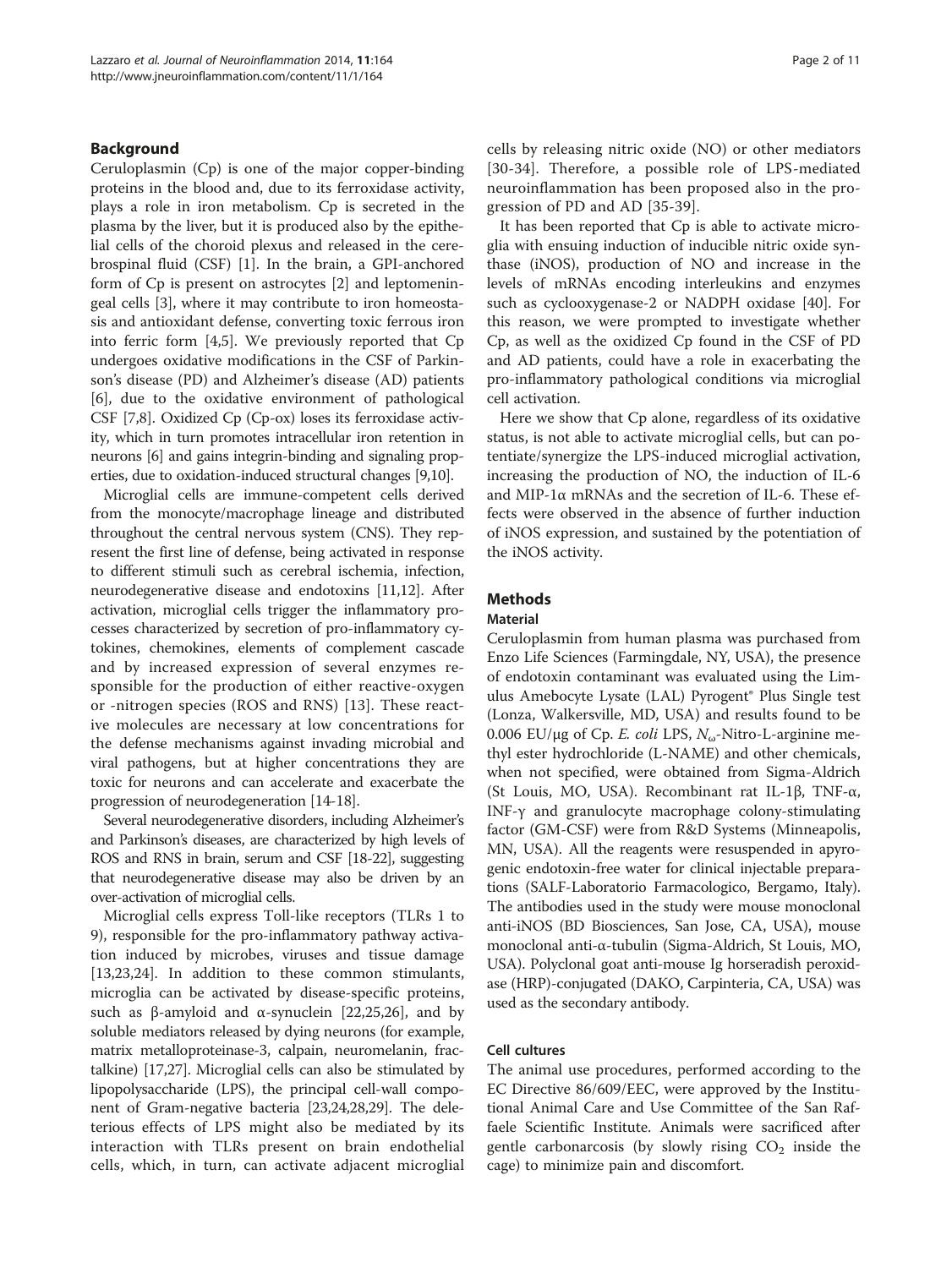Primary rat microglial-enriched cultures were obtained from cerebral cortices of two-day-old Sprague-Dawley rat pups, as described previously [\[41,42](#page-10-0)]. After removing the meninges, cortices were cut into small sections and washed in Hank's Balanced Salt Solution supplemented with Hepes/Na pH 7.4 (10 mM),  $MgSO_4$  (12 mM), 50 U/ml penicillin and 50 μg/ml streptomycin. Then, they were dissociated with 2.5 mg/ml trypsin type IX in the presence of 1 mg/ml deoxyribonuclease (Calbiochem, San Diego, CA, USA) for 10 minutes at 37°C in two subsequent steps and the cell suspension obtained was diluted 1:1 in medium containing 10% horse serum (PAA Laboratories, Dartmouth, MA, USA). The cell suspension was spun (50 g for 15 minutes) and cells were put in culture in Minimum Essential Medium Eagle (Lonza, Walkersville, MD, USA) supplemented with 10% horse serum, 33 mM glucose, 2 mM Glutamax (Gibco, Grand Island, NY, USA), 50 U/ml penicillin, 50 μg/ml streptomycin and 20 ng/ml GM-CSF. Cells were maintained in 75 cm<sup>2</sup> flasks (approximately 1 flask for 3 pups) at 37°C in a humidified 5%  $CO<sub>2</sub>$  incubator. Microglia cells were obtained by gentle manual shaking of the flasks two to three days after dissection. Detached cells (about 75 to 85% microglia with a 15 to 25% astrocytic contamination) were plated with fresh medium containing GM-CSF on 12-well plates coated with poly-l-lysine (100 μg/ml).

Purity of highly-enriched microglial cells was assessed by morphological examination performed by immunofluorescence for ionized calcium-binding adaptor molecule 1 (polyclonal rabbit anti-IBA1 (Wako, Richmond, VA, USA) used at 1:250 dilution), and glial fibrillary acidic protein (monoclonal mouse anti-GFAP (Sigma-Aldrich, St Louis, MO, USA), used at 1:250 dilution), markers for microglia and astrocytes respectively; in all the experiments purity ranged between 75 to 85%.

The resting state of unstimulated microglia was confirmed by the almost undetectable levels of IL-6 secretion and iNOS expression.

# Cp oxidation and Cp denaturation

Oxidation and deamidation of Cp, which promote its integrin-binding properties [[10\]](#page-9-0), were performed by incubating purified Cp at 37°C in 10 mM hydrogen peroxide solution and 100 mM ammonium bicarbonate, pH 8.5 as described in [\[6,10\]](#page-9-0); this product is referred in the text as oxidized-Cp (Cp-ox). Denaturation of Cp was performed by heating Cp at 100°C for 15 minutes and referred in the text as Cp-heated.

#### Cell treatments

Stimuli were administered directly to the culture medium as follows: rat cortical highly-enriched microglia cultures were stimulated in serum-free fresh medium containing 33 mM glucose, 2 mM glutamine, 50 U/ml penicillin,

50 μg/ml streptomycin with: LPS (10 ng/ml), mix of IL-1β (10 ng/ml) and TNF-α (30 ng/ml) (referred in text as 2CKs), mix of IL-1β (10 ng/ml), TNF- $\alpha$  (30 ng/ml) and INF-γ (20 ng/ml) (referred in text as 3CKs), Cp from human plasma (1 to 20 μg/ml) and oxidized-Cp (1 to 20 μg/ml) for 24 hours at 37°C. Cytokine concentrations were used according to the literature as to obtain maximal effect on glial cells (see [\[43](#page-10-0)] and references therein) [\[41,44\]](#page-10-0). In some cases  $N_{\omega}$ -Nitro-L-arginine methyl ester hydrochloride (L-NAME), an arginine-analog that selectively inhibits iNOS function was administered at different concentrations (0.1, 0.25 and 1 mM) 1 hour before pro-inflammatory stimuli administration and left for the entire duration of the treatment.

## Nitrite assay

Nitrite present in culture supernatants was measured as an indirect indicator of NO production using the Griess assay [\[45\]](#page-10-0). An aliquot (100 μl) of culture medium was mixed with an equal volume of Griess reagent (1:1 mixture of 1% sulfanilamide in 5% orthophosphoric acid and 0.1% naphtylenethylenediamine dihydrochloride in  $H_2O$ ) in a 96-multiwell plate. Plates were gently shaken for 1 minute and the absorbance at 550 nm was measured using a microplate reader. Nitrite concentration in the samples was interpolated with a sodium nitrite standard curve ranging from 0 to 100 μΜ.

#### Quantitative real-time PCR

RNA was extracted with TRIzol® according to manufacturer's protocol (Invitrogen, Carlsbad, CA, USA). After extraction with chloroform and ethanol precipitation, RNA pellets were air-dried for 5 minutes, resuspended in 20 μl of RNase-free water and stored at −80°C. To evaluate the purity of RNA, the ratio of absorptions at 260 versus 280 nm (for contamination by other nucleic acids and protein) and ratio at 230 versus 260 nm (for contamination by organic compounds), were assessed with spectrophotometer (Eppendorf, Hauppauge, NY, USA). The RNA quality was assessed by electrophoresis.

Reverse transcription (RT) was performed using Superscript III Retrotranscription Kit (Invitrogen, Carlsbad, CA, USA) and random hexamers as primers, following manufacturer instruction. RT was carried out for 50 minutes at 50°C followed by incubation for 5 minutes at 85°C. Single strand cDNA was obtained digesting complementary RNA strand with provided RNase H for 20 minutes at 37°C.

Real-time comparative PCR was performed on a Light-Cycler® 480 Real-Time PCR System (Roche), using 500 ng of cDNAs as templates and LightCycler® 480 DNA SYBR Green I Master Mix (Roche) according to the manufacturer's instructions. Primers were designed using Primer Express Software v3.0 (Applied Biosystems, Foster City,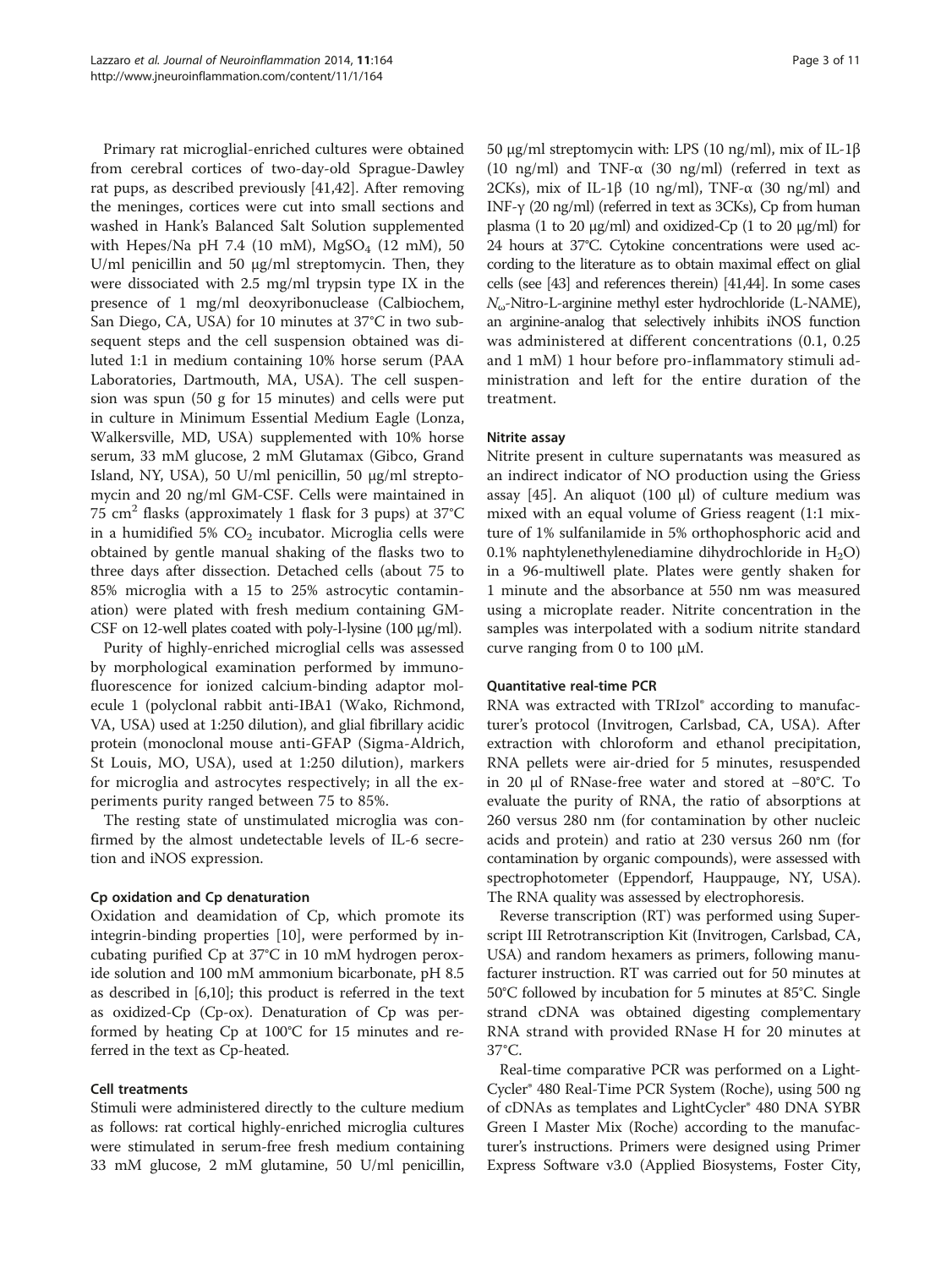CA, USA) and were purchased from PRIMM (Milano, Italy). Each primer was tested to evaluate efficiency and specificity (range 91 to 103%); the RT-PCR amplification was carried out according to our previous report [\[41](#page-10-0)] with a denaturation step at 95°C for 10 minutes, followed by 45 cycles of amplification. Each cycle consisted of a denaturation step (95°C, 10 seconds), an annealing step (60°C, 25 seconds) and an elongation step (72°C, 15 seconds). After amplification, a melting step was performed (95°C for 30 seconds, 60°C for 1 minute). Determination of crossing points and melting peaks was performed with LightCycler 480 Software (version 1.5.0.39, Roche, Basel, Switzerland). Primers forward and reverse were used both at a 0.5 μM concentration and the sequences were: ccaccgctgcccttgctgtt and cacccggctgggag caaagg for the gene encoding macrophage inflammatory protein-1 alpha (MIP-1 $\alpha$ ); gtatgaacagcgatgatgcact and gaa gaccagagcagattttcaatag for the gene encoding IL-6; cagaag gacgtgaaggatgg and cagtggtcttggtgtgctga for 18S rRNA, that is the gene coding for 18S ribosomal RNA, used as internal reference for normalization.

Each sample was analyzed in duplicate. For each sample, relative expression of target genes was calculated based on real-time PCR efficiencies  $(E)$  and the threshold cycle (Ct) difference (Δ) of a treated sample versus a control ( $\Delta \rm{Ct_{control-sample}}$ ) and expressed relative to the reference genes chosen, in according to the  $2^{-\Delta\Delta Ct}$  method.

# Western blot analysis

Cells were lysed on ice in lysis buffer (15 mM PBS, 2% NP-40, 0.2% SDS, 10 mM EDTA, 1% protease inhibitor cocktail, 1% phosphatase inhibitor cocktail). After centrifugation, the supernatant was collected and protein concentration evaluated by Bradford assay (Bio-Rad Laboratories, Hercules, CA, USA). Lysates containing 10 to 20 μg of proteins were re-suspended in Laemmli buffer, then proteins were resolved on 10% acrylamide SDS-polyacrylamide gel electrophoresis and then electro-transferred to nitrocellulose membranes for Western blot (WB) analysis. Protein transfer was evaluated by red Ponceau S staining (Sigma-Aldrich, St Louis, CA, USA). The membranes were blocked in a 5% milk solution in TBS (0.1% Tween 20) and incubated 12 hours at 4°C with primary antibodies. The reactivity was revealed by incubation (1 hour at 20°C) with HRP-conjugated secondary rabbit anti-goat IgG followed by chemiluminescence reaction performed with electrochemiluminescence (ECL) detection reagents (GE Healthcare, Little Chalfont, UK) and film exposure. The WB bands reactivities were quantified by densitometry analysis using a G-Box scanner and the associated GeneSys software (Syngene, Cambridge, UK). The films were scanned and the bands optical density was measured with GeneTools software (Syngene, Cambridge, UK). Expression of α-tubulin was used as a loading control.

#### Interleukin-6 determination

IL-6 was measured by ELISA kit (KRC0061; Invitrogen, Carlsbad, CA, USA), according to manufacturer's instructions, using 50 μl of supernatants collected from microglial cultures after different treatments.

## Nitric oxide synthase activity

NOS activity was evaluated with the Colorimetric Nitric Oxide Assay Kit from Oxford Biomedical Research (Oxford, UK). The assay measures the capability of NOS, present in cell lysates, to convert L-arginine to citrulline and NO and with a colorimetric reaction reveals nitrite and nitrate production as read-out products. For the assay, 100 μg of proteins were used from primary rat microglial-enriched cultures treated for 24 hours with LPS 10 ng/ml, alone or in combination with Cp 20 μg/ml. Cells were lysed on ice in PBS containing 0.5% Triton X-100, 1% protease inhibitor cocktail, 1% phosphatase inhibitor cocktail. After centrifugation, the lysate supernatant was collected, protein concentrations determined by Bradford assay (Bio-Rad Laboratories, Hercules, CA, USA), and lysates were used for activity detection.

#### Statistical analysis

Continuous data were evaluated by Mann-Whitney test, since they did not pass the normality test for Gaussian distribution, as assessed by the Kolmogorov-Smirnov test; two-tailed P-value was used for the comparison of two means and standard error; the mean values were calculated using pooled data from different experiments. In all analyses,  $P < 0.05$  was considered to be statistically significant. The analysis was performed with Prism V4.03 software (GraphPad Inc., La Jolla, CA, USA).

# Results

# Cp and Cp-ox potentiate LPS-induced NO production in the absence of additional iNOS induction

Primary rat microglia-enriched cultures treated with LPS at 10 ng/ml showed an activated phenotype, as expected, and displayed both iNOS expression and nitrite increase  $(15.9 \pm 2 \mu M)$  in the medium (Figure [1](#page-4-0)A-B). On the contrary, treatment of cells with either Cp, oxidized-Cp or with the control BSA stimulus  $(20 \mu g/ml)$ , did not trigger activation, as assessed by nitrite dosage in the cell medium (Figure [1](#page-4-0)A). As expected, the same treatments did not induce iNOS expression as evaluated by WB (Figure [1](#page-4-0)B). Interestingly, the concomitant treatment of LPS with Cp or with Cp-ox produced a synergistic effect that significantly increased  $(P < 0.0001$ , Mann-Whitney test) the amount of nitrite detected in the medium  $(30 \pm 1)$ 2  $\mu$ M), even in the absence of a further induction of the iNOS enzyme (Figure [1A](#page-4-0)-B). A similar synergistic effect was not observed if microglial cells were concomitantly treated with LPS and BSA (Figure [1](#page-4-0)A-B).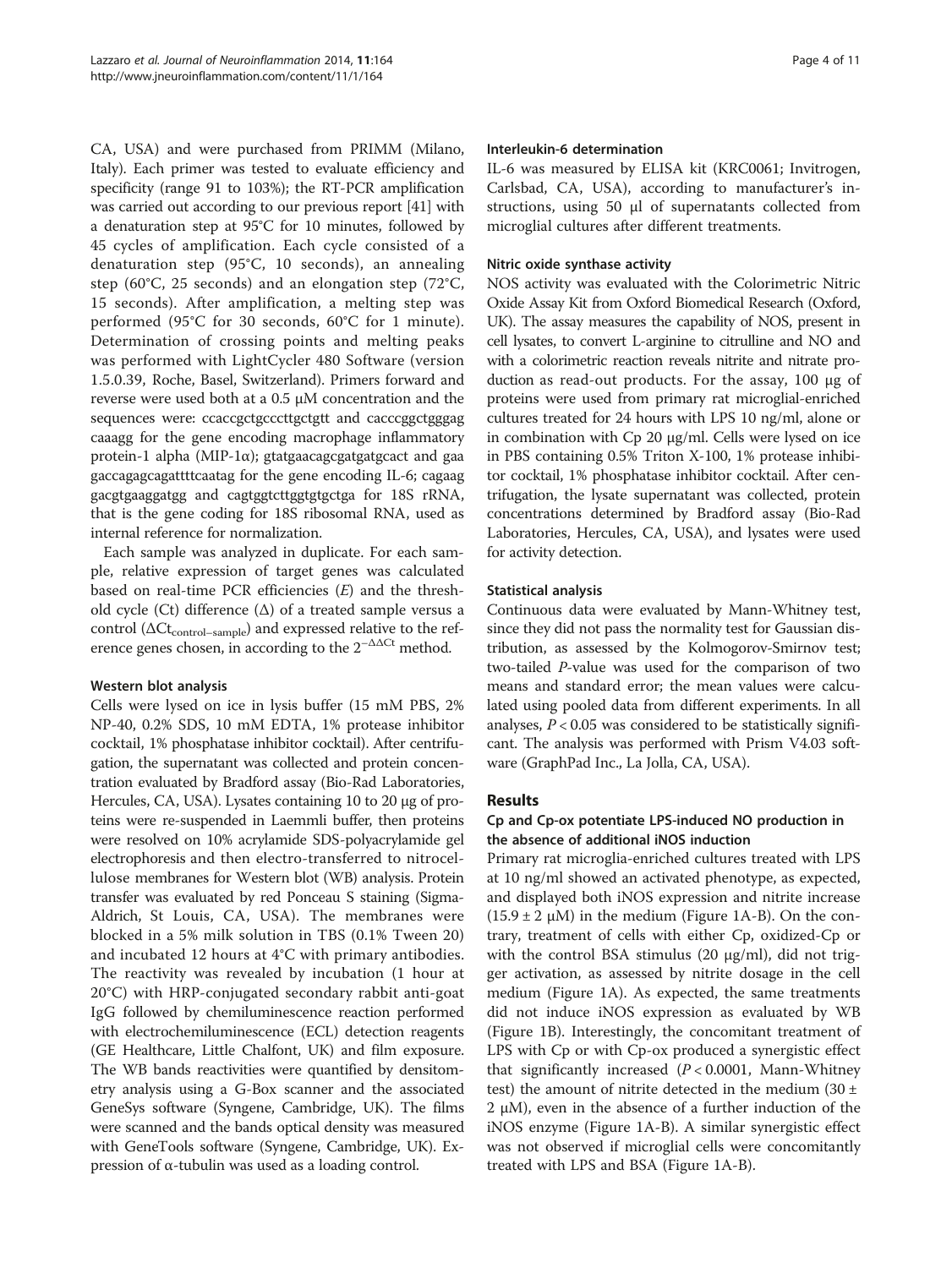<span id="page-4-0"></span>

The concomitant administration of LPS and heatdenatured Cp to microglial cells indicated that the observed potentiating effect of Cp was due to Cp protein features. Indeed the loss of Cp protein conformation resulted in a significant failure ( $P = 0.0004$ , Mann-Whitney test) of the synergistic effect with LPS (Figure 1A-B).

Analysis of the synergy between Cp and LPS on activation showed a dose-dependent increase of nitrite production, evaluated in rat primary microglial cells treated with 10 ng/ml LPS plus increasing concentration of Cp (0, 1, 2.5, 5, 10, 20 μg/ml). Results showed a significant increase in the nitrite production already at  $5 \mu g/ml$  Cp  $(P = 0.013,$  Mann-Whitney test), a concentration that is consistent with the physiological Cp concentration in the CSF (Figure 1C). Also in this case, WB analysis showed no significant differences in iNOS expression in cells treated with different Cp concentrations in addition to LPS (Figure 1D).

To confirm that the observed effects were attributable to microglial cells activation and not to the few astrocytes present in the cultures, we performed LPS and LPS + Cp treatments on primary astrocytes cultures, showing neither production of nitrite nor iNOS expression (data not shown).

# Cp and Cp-ox strengthen cytokines production in LPS-induced microglial activation

In order to assess whether NO production was associated with a general activation of microglial cells, we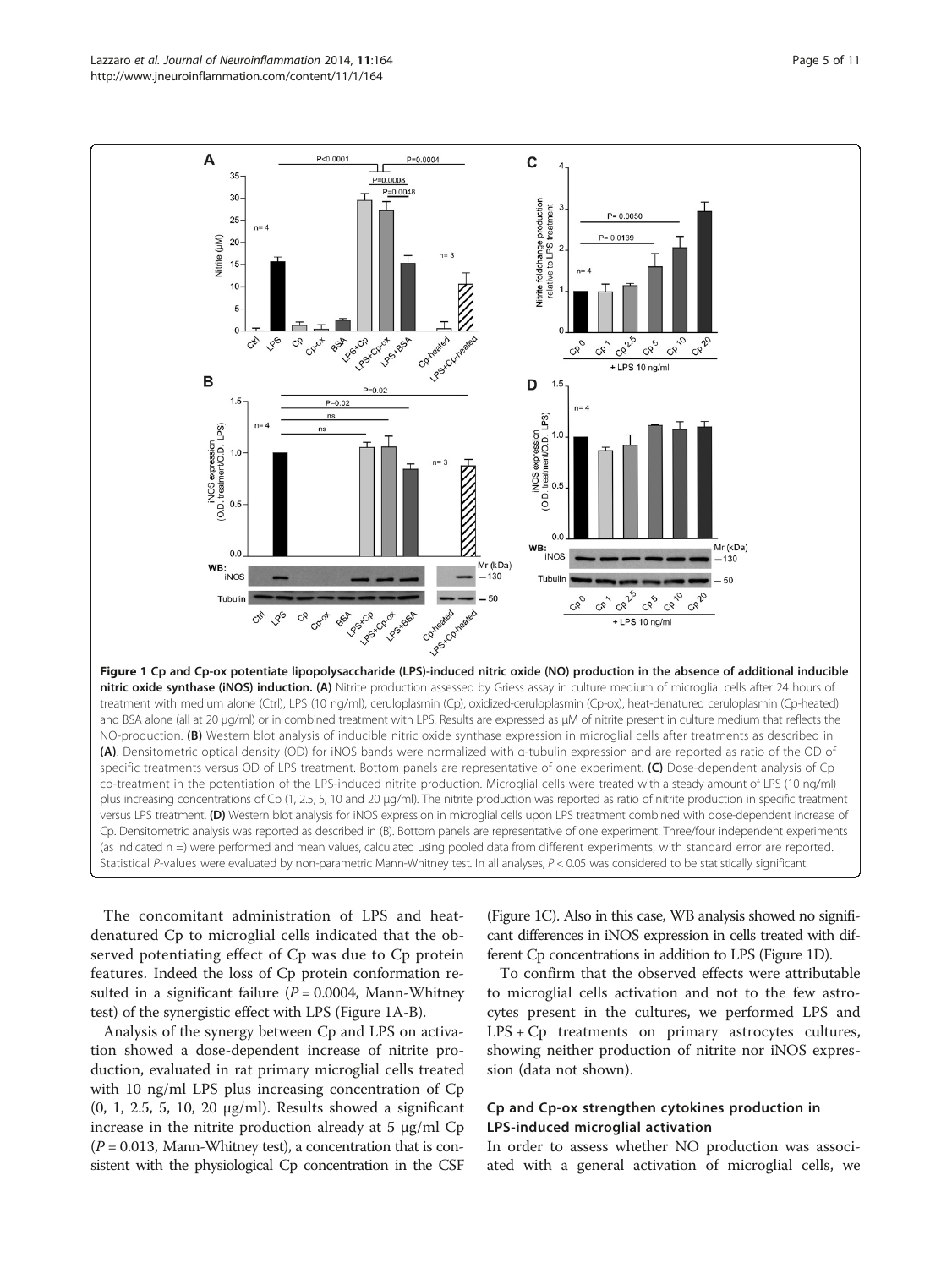tested, by real-time PCR, the expression of the prototypic pro-inflammatory cytokine IL-6 and chemokine MIP-1α. LPS treatment induced the expression of these genes, while neither Cp alone nor BSA treatments resulted to be effective (Figure [2](#page-6-0)A-B). Similar to what we observed for NO production, co-treatment with LPS and Cp showed a synergistic effect, further increasing the expression of both IL-6 and MIP-1α (Figure [2](#page-6-0)A-B).

The synergistic effect of Cp co-treatment in the induction of IL-6 cytokine expression was also confirmed at protein level by ELISA test. Indeed, Cp caused a significant increase in the amount of secreted IL-6 in the culture supernatants in comparison to LPS alone or LPS + BSA (Figure [2](#page-6-0)C).

No differences were observed between Cp and Cp-ox treatment (data not shown), thus definitively ruling out the initial hypothesis of a possible gain of different function in microglial stimulation by Cp-ox.

# The synergistic effect of Cp in microglia activation depends on the presence of iNOS

Induction of iNOS protein in microglia occurs in response to LPS, but microglia can also be activated by other stimuli. To investigate whether the observed synergistic effect of Cp was specific for LPS activation, we concomitantly treated with Cp primary microglia cultures stimulated with mix of different cytokines (CKs), IL-1β and TNF-α (herein after referred to as '2-CKs'), or with IL-1β, TNF- $\alpha$  and IFN- $\gamma$  (hereinafter referred to as '3-CKs') known to be respectively unable and able to induce iNOS expression [\[46\]](#page-10-0). The use of 2-CKs alone showed very low nitrite production with respect to LPS stimulation, and the results were similar when 2-CKs were used in combination with Cp (Figure [3](#page-7-0)A); in both conditions iNOS protein expression was not detectable (Figure [3](#page-7-0)B). On the contrary, the treatment with 3-CKs resulted in a nitrite production comparable to those noticed in microglia stimulated with LPS, and when 3-CKs were supplemented with Cp, a synergistic effect on nitrite production, comparable to that detected with LPS + Cp, was observed (Figure [3](#page-7-0)A). As expected, the use of IFN-γ together with IL-1β and TNF-α induced the expression of iNOS, and, similarly to the LPS + Cp treatment, no further expression changes were induced by concomitant treatment with Cp (Figure [3](#page-7-0)B). mRNA expression of both IL-6 and MIP-1α, and the release of IL-6 protein in the medium, was found to be weak after microglia were incubated with either 2-CKs or 3-CKs, and were not modified by the addition of Cp (data not shown).

# Increased NO production fostered by LPS + Cp co-treatment depends on incremented iNOS activity

In order to investigate whether increased NO production induced by Cp co-treatment was dependent on the

modulation of iNOS activity, we utilized L-NAME, an arginine-analog that selectively inhibits iNOS function.

We found that at low concentration (0.1 mM) L-NAME produced only a small reduction in the amount of NO produced by LPS stimulation (25% reduction compared to cells treated with LPS alone, not statistically significant). On the contrary, L-NAME pre-treatment was more effective in reducing NO production in cells concomitantly treated with LPS and Cp (63% reduction of the increased NO production over LPS treatment alone,  $P = 0.0009$ , Mann-Whitney test), almost abolishing the synergistic effect (Figure [4A](#page-8-0)).

In both LPS and  $LPS + Cp$  treatments, in the presence of L-NAME 0.1 mM, iNOS protein expression levels remained equal to those observed in the absence of the iNOS inhibitor (Figure [4](#page-8-0)B). These results together suggested that the Cp-induced synergistic effect on NO production could depend on the modulation of iNOS activity. Increasing L-NAME concentration to 0.25 mM caused a strong decrease in NO production in both LPS and LPS + Cp treatments, resulting also in a reduction in iNOS protein expression of about 50%, as determined by WB analysis (Figure [4A](#page-8-0)-B). At higher L-NAME concentration (1 mM), the nitrite production was completely abolished, and the iNOS protein expression was reduced of about 75%, if compared with LPS treatment (Figure [4](#page-8-0)A-B).

To confirm that the increase of nitrite production observed in LPS + Cp treatment was dependent on an increase in iNOS enzymatic activity, we measured in vitro the NOS activity in lysates obtained from microglial cells treated either with LPS alone or LPS + Cp. The measured activity was normalized by iNOS and α-tubulin expression, detected by WB analysis. The results showed a significant increase of about 50% ( $P < 0.0284$ , Mann-Whitney test) in nitrite and nitrate production by iNOS enzyme present in the lysate of microglial cells treated with LPS + Cp compared to cells treated with LPS alone (Figure [4C](#page-8-0)), despite the presence of equal iNOS expression levels, as evidenced by WB analysis (Figure [4](#page-8-0)D).

# **Discussion**

Here we show how microglial activation, following either LPS or cytokines mixture (IL-1β, TNF- $\alpha$  and IFN- $\gamma$ ) stimulation, is exacerbated by the concomitant treatment with ceruloplasmin, suggesting that this protein can act as a co-factor in the inflammation process. Although its role in inflammation is not completely understood, Cp has been reported to be an acute phase protein with anti-inflammatory properties, because the Cp levels increased during inflammation/infection [\[47,48](#page-10-0)]. Since Cp interacts with metal ions, namely copper and iron, it is very susceptible to redox changes. Recent work of our team showed that Cp oxidation, which occurs in neurodegenerative diseases as a consequence of an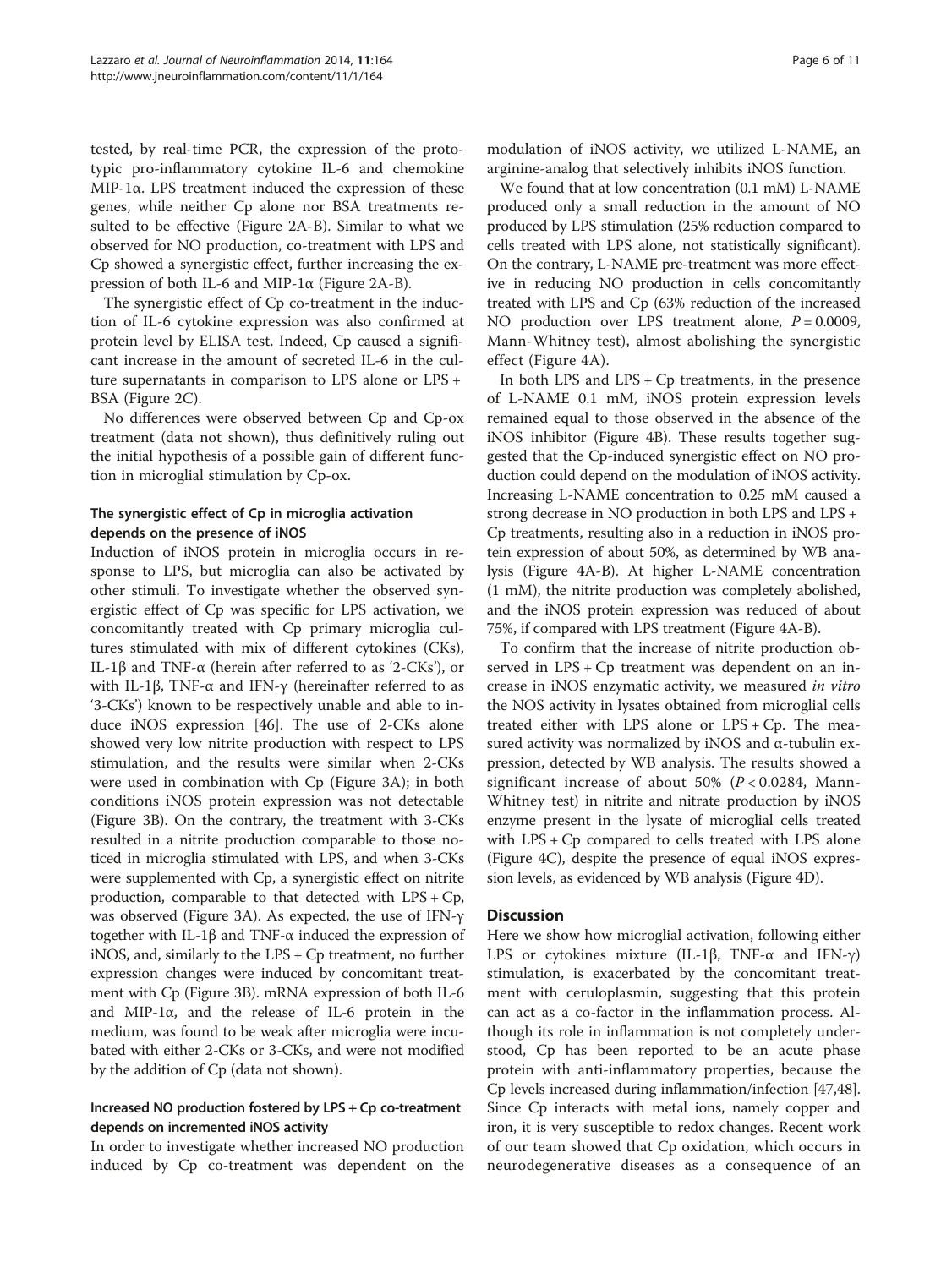<span id="page-6-0"></span>



oxidative environment, promotes the gain of integrinbinding function and triggers intracellular signaling, that through ERK1/2, Akt and mitogen-activated protein kinase (MAPK) signaling pathways involvement, may regulate gene activation, cell cycle and proliferation [[6,10](#page-9-0)].

Since it has been reported that Cp can be involved in microglial activation [\[40\]](#page-10-0), and considering that microglial cells could play a role in many inflammatory and neurodegenerative processes in the CNS, we investigated whether Cp and Cp-ox had a role in microglia-mediated inflammatory reaction. Our results show that Cp potentiated microglial activation, promoting a significant increase in NO production. This effect was dependent on the expression of iNOS induced by a pro-inflammatory stimulus (for example, LPS or cytokines), in contrast to what was previously reported [[40](#page-10-0)]. In fact, in our experimental conditions, Cp alone was not able to induce microglial activation and NO production. This contrasting observation might depend on various experimental variables such as the source of purified Cp, as well as the activation state of microglial cells, depending on culture conditions before the stimulation. In order to investigate glial activation *in vitro*, microglial cells must be in a 'resting' state (that is almost undetectable levels of basal secretion of pro-inflammatory molecules) until exposed to stimuli. Our culture conditions (for example, the use of horse serum, the timing of the shaking procedure, the addition of GM-CSF just after the dissection procedure, and so on) have been optimized in order to allow proliferation without inducing 'basal' activation in the absence of stimulation. This allowed us to better mimic the *in vivo* situation.

The findings that the oxidation status of Cp has no measurable effect on the ability of Cp to potentiate iNOS activity, rule out the initial hypothesis that Cp-ox might have a role in neuroinflammation in neurodegenerative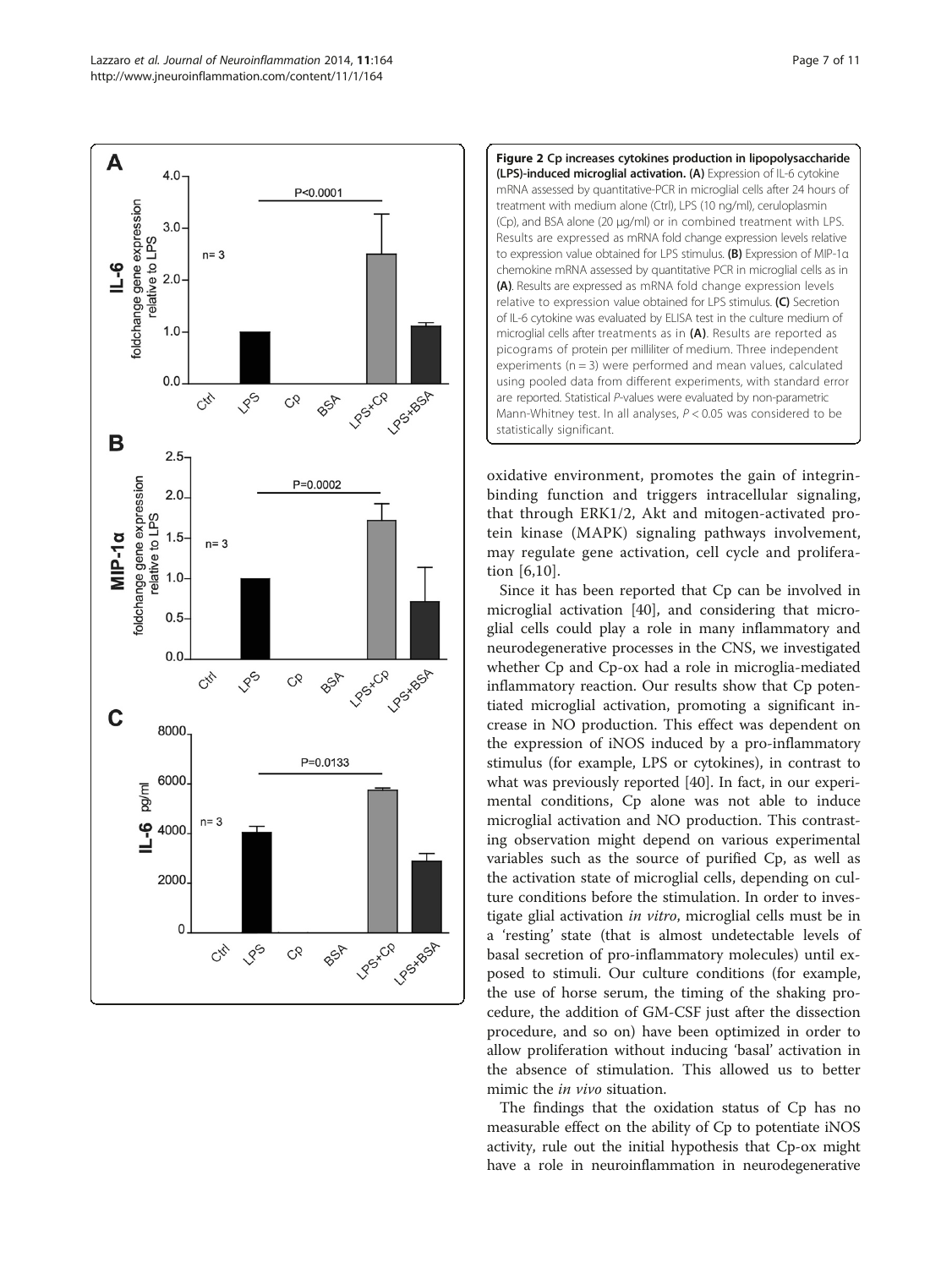<span id="page-7-0"></span>

diseases acting differently and directly on microglia. Nevertheless, a contribution to neuroinflammation in neurodegenerative diseases of Cp-ox, that has been reported to be on average about 50% of the total Cp compared to the 20% in healthy subjects [\[6\]](#page-9-0), could be indirectly exerted throughout the release, upon oxidation, of the six copper ions coordinated in Cp structure [[1,6](#page-9-0),[10,](#page-9-0)[49](#page-10-0)]. Of note, the potentiation of LPS-induced NO production supported by a second stimulus has already been described in microglia in the case of the exposure to metals such as zinc, manganese and cobalt. However, in these studies, the increase in NO production was due to a concomitant increase in iNOS expression [\[50](#page-10-0)-[53](#page-10-0)]. Our results indicate that the effect of Cp on NO production did not rely on an additional increase of iNOS expression, but rather on a potentiation of iNOS enzymatic activity. Moreover, the downstream signaling activated by Cp, not only accomplished the potentiation effect of iNOS activity but, eventually, fostered the induction of IL-6 and MIP-1α expression.

An open question that needs further investigation is how Cp mediates the potentiation of iNOS activity; one possibility, is that Cp, activating an unknown receptor, triggers an intracellular signaling that interacts with the response elicited by LPS or other pro-inflammatory stimuli. The involvement of p44/42 MAPK kinases (ERK1/2) has been reported in Cp-mediated induction of iNOS in microglial cells [[40\]](#page-10-0) and it is supported also by our preliminary results (data not shown); these kinases might also mediate the iNOS activity potentiation induced by Cp co-stimulation. In fact, the ERK-mediated phosphorylation of human iNOS on Serine 745 (rat ortholog Ser742) has been reported to be a stimulator of iNOS enzymatic activity [[54\]](#page-10-0).

Although neuroinflammation is not considered as an initiating factor in neurodegeneration, evidence obtained from animal models supports the hypothesis that inflammatory responses involving microglia contribute to neurodegenerative diseases progression [[14](#page-9-0),[15](#page-9-0),[22](#page-9-0),[23,25,37](#page-9-0)]. We used LPS as a paradigm for microglial activation that is usually due to disease-specific proteins and soluble mediators. In vivo LPS can trigger microglial activation either directly, entering the CNS through a damaged bloodbrain-barrier (BBB) [[24,32,](#page-9-0)[55,56](#page-10-0)], or indirectly through molecules released by endothelial cells upon interaction with bacteria [\[30,31,33](#page-9-0)].

If the Cp-mediated reinforcement of microglial activation occurs in brain, the increased production of neurotoxic compounds like NO might contribute to neurodegeneration, since NO can react with free radical superoxide to form peroxynitrite, a powerful oxidizing agent with potent cytotoxic action [[57,58\]](#page-10-0). The physiological Cp concentration in CSF is on average 1.5 μg/ml [\[59\]](#page-10-0), which is lower than the concentration we found efficacious in producing the potentiation effect  $(5 \text{ to } 20 \text{ µg/ml})$ ; nevertheless, Cp concentration can locally increase, as it occurs in some brain regions after injury or in neurodegenerative disorders [[60](#page-10-0)-[62](#page-10-0)]. In addition, it must be taken into consideration that BBB damage could allow both serum penetration and infiltration of white blood cells, that could further increase local Cp concentration. In fact, Cp concentration in serum is ten fold higher than in the CSF, and it has been reported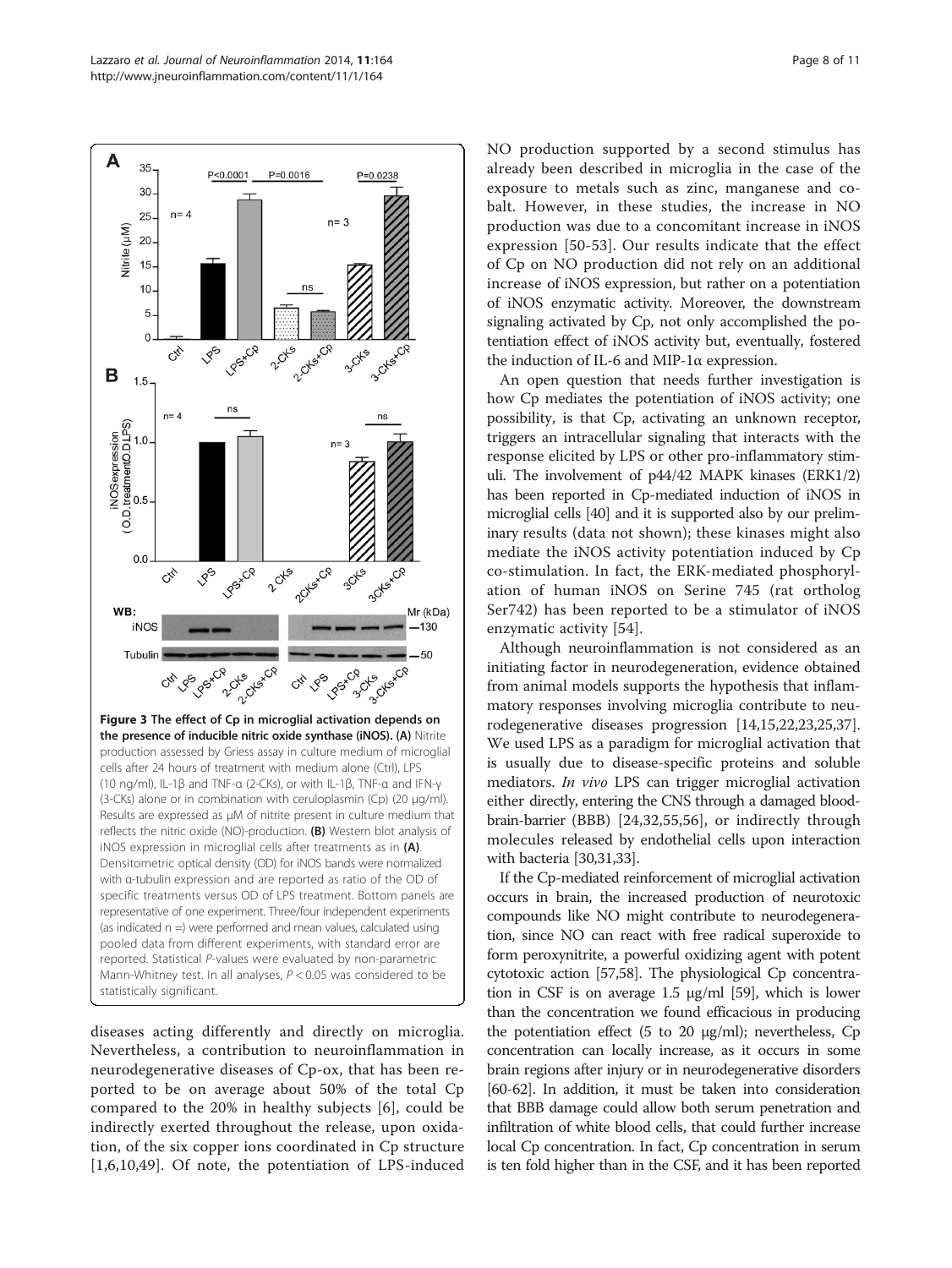<span id="page-8-0"></span>



that lymphocytes and monocytes/macrophages express both the soluble and the GPI-anchored Cp isoforms [\[63-65](#page-10-0)]. The local increase of Cp concentration due to serum Cp penetration might also be fostered by the release of copper ions from the Cp-ox in the neurodegenerative CSF, which in turn could affect the physiological functions of the brain barrier systems, contributing to the blood-cerebrospinal fluid-barrier (BCB) and BBB leakiness found in some neurodegenerative disorders [\[66,67\]](#page-10-0).

# Conclusion

Our results suggest that endogenous Cp, which usually plays an anti-inflammatory/antioxidant role, if present in increased concentration could exacerbate the damaging effect of pro-inflammatory stimuli in brain by modulating microglial activation.

#### Abbreviations

AD: Alzheimer's disease; BBB: blood-brain barrier; CK: cytokines; CNS: central nervous system; Cp: ceruloplasmin; Cp-ox: oxidized ceruloplasmin; CSF: cerebrospinal fluid; ECL: electrochemiluminescence; ELISA: enzyme-linked immunosorbent assay; GFAP: glial fibrillary acidic protein; GM-CSF: granulocyte macrophage colony-stimulating factor; HRP: horseradish peroxidase; Ig: immunoglobulin; IL: interleukin; INF-γ: interferon γ; iNOS: inducible nitric oxide synthase; L-NAME: Nω-Nitro-L-arginine methyl ester hydrochloride; LPS: lipopolysaccharides; MAPK: mitogen-activated protein kinase; MIP-1α: macrophage inflammatory protein 1α; NO: nitric oxide; PD: Parkinson's disease; qRT-PCR: quantitative real-time polymerase chain reaction; ROS: reactive-oxygen species; RNS: reactive-nitrogen species; RT: reverse transcription; TLRs: Toll-like receptors; TNF-α: tumor necrosis factor α; WB: Western blot.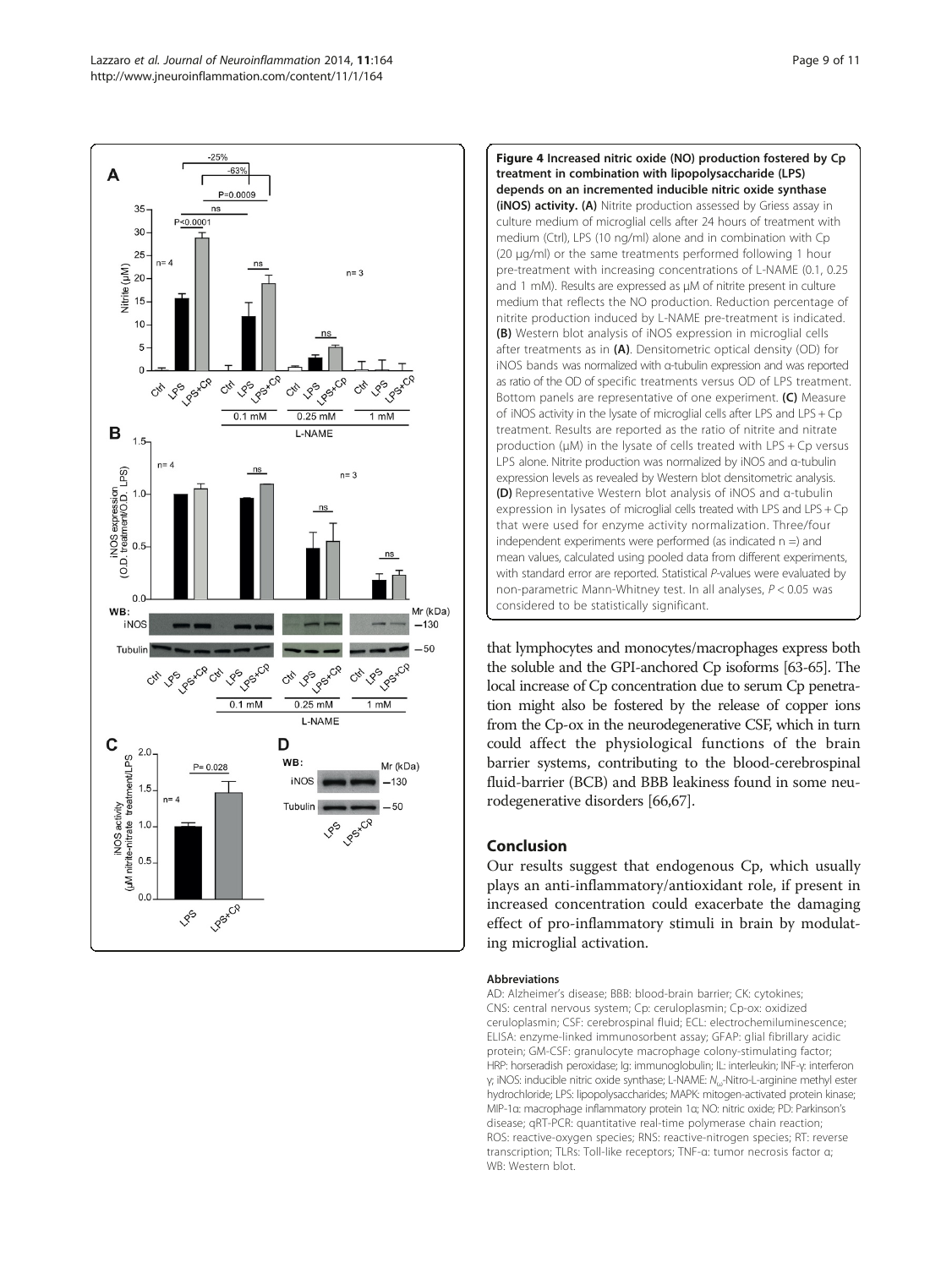#### <span id="page-9-0"></span>Competing interests

The authors declare that they have no competing interests.

#### Authors' contributions

ML and MA designed and conducted experiments, analyzed results, and wrote the manuscript. BB and FC performed animal dissection and cells cultures. MB conducted experiments. FC and DZ were involved in early experimental design and discussions and provided intellectual input. All authors have read and approved the final version of the manuscript.

#### **Acknowledaments**

This work was carried out within the framework of the Cluster Tecnologico Nazionale Scienze della Vita ALISEI (Italian Ministry of Research). MA was supported by The Michael J Fox Foundation for Parkinson's Research 130-012/2310.

#### Author details

<sup>1</sup> Proteome Biochemistry Unit, San Raffaele Scientific Institute, via Olgettina 58, Milan 20132, Italy. <sup>2</sup>Cellular Neurophysiology Unit, San Raffaele Scientific Institute, via Olgettina 58, Milan 20132, Italy.

# Received: 2 July 2014 Accepted: 4 September 2014

#### References

- Hellman NE, Gitlin JD: Ceruloplasmin metabolism and function. Annu Rev Nutr 2002, 22:439–458.
- Patel BN, David S: A novel glycosylphosphatidylinositol-anchored form of ceruloplasmin is expressed by mammalian astrocytes. J Biol Chem 1997, 272:20185–20190.
- Mittal B, Doroudchi MM, Jeong SY, Patel BN, David S: Expression of a membrane-bound form of the ferroxidase ceruloplasmin by leptomeningeal cells. Glia 2003, 41:337–346.
- Duce JA, Tsatsanis A, Cater MA, James SA, Robb E, Wikhe K, Leong SL, Perez K, Johanssen T, Greenough MA, Cho HH, Galatis D, Moir RD, Masters CL, McLean C, Tanzi RE, Cappai R, Barnham KJ, Ciccotosto GD, Rogers JT, Bush AI: Iron-export ferroxidase activity of beta-amyloid precursor protein is inhibited by zinc in Alzheimer's disease. Cell 2010, 142:857–867.
- Jeong SY, David S: Glycosylphosphatidylinositol-anchored ceruloplasmin is required for iron efflux from cells in the central nervous system. J Biol Chem 2003, 278:27144–27148.
- 6. Olivieri S, Conti A, Iannaccone S, Cannistraci CV, Campanella A, Barbariga M, Codazzi F, Pelizzoni I, Magnani G, Pesca M, Franciotta D, Cappa SF, Alessio M: Ceruloplasmin oxidation, a feature of Parkinson's disease CSF, inhibits ferroxidase activity and promotes cellular iron retention. *J Neurosci* 2011, 31:18568–18577.
- 7. Grimm S, Hoehn A, Davies KJ, Grune T: Protein oxidative modifications in the ageing brain: consequence for the onset of neurodegenerative disease. Free Radic Res 2011, 45:73–88.
- 8. Zecca L, Youdim MB, Riederer P, Connor JR, Crichton RR: Iron, brain ageing and neurodegenerative disorders. Nat Rev Neurosci 2004, 5:863–873.
- 9. Corti A, Curnis F: Isoaspartate-dependent molecular switches for integrin-ligand recognition. J Cell Sci 2011, 124:515–522.
- 10. Barbariga M, Curnis F, Spitaleri A, Andolfo A, Zucchelli C, Lazzaro M, Magnani G, Musco G, Corti A, Alessio M: Oxidation-induced structural changes of ceruloplasmin foster NGR-motifs deamidation that promote integrin binding and signalling. J Biol Chem 2014, 289:3736–3748.
- 11. Saijo K, Glass CK: Microglial cell origin and phenotypes in health and disease. Nat Rev Immunol 2011, 11:775–787.
- 12. Graeber MB, Streit WJ: Microglia: biology and pathology. Acta Neuropathol 2010, 119:89–105.
- 13. Graeber MB, Li W, Rodriguez ML: Role of microglia in CNS inflammation. FEBS Lett 2011, 585:3798–3805.
- 14. Akiyama H, Barger S, Barnum S, Bradt B, Bauer J, Cole GM, Cooper NR, Eikelenboom P, Emmerling M, Fiebich BL, Finch CE, Frautschy S, Griffin WS, Hampel H, Hull M, Landreth G, Lue L, Mrak R, Mackenzie IR, McGeer PL, O'Banion MK, Pachter J, Pasinetti G, Plata-Salaman C, Rogers J, Rydel R, Shen Y, Streit W, Strohmeyer R, Tooyoma I, et al: Inflammation and Alzheimer's disease. Neurobiol Aging 2000, 21:383–421.
- 15. Cameron B, Landreth GE: Inflammation, microglia, and Alzheimer's disease. Neurobiol Dis 2010, 37:503–509.
- 16. Teismann P, Tieu K, Cohen O, Choi DK, Wu DC, Marks D, Vila M, Jackson-Lewis V, Przedborski S: Pathogenic role of glial cells in Parkinson's disease. Mov Disord 2003, 18:121–129.
- 17. Tufekci KU, Meuwissen R, Genc S, Genc K: Inflammation in Parkinson's disease. Adv Protein Chem Struct Biol 2012, 88:69–132.
- 18. Perry VH: Innate inflammation in Parkinson's disease. Cold Spring Harb Perspect Med 2012, 2:a009373.
- 19. Peterson LJ, Flood PM: Oxidative stress and microglial cells in Parkinson's disease. Mediators Inflamm 2012, 2012:401264.
- 20. Ricci S, Fuso A, Ippoliti F, Businaro R: Stress-induced cytokines and neuronal dysfunction in Alzheimer's disease. J Alzheimers Dis 2012, 28:11–24.
- 21. Swardfager W, Lanctot K, Rothenburg L, Wong A, Cappell J, Herrmann N: A meta-analysis of cytokines in Alzheimer's disease. Biol Psychiatry 2010, 68:930–941.
- 22. Glass CK, Saijo K, Winner B, Marchetto MC, Gage FH: Mechanisms underlying inflammation in neurodegeneration. Cell 2010, 140:918–934.
- 23. Cunningham C: Microglia and neurodegeneration: the role of systemic inflammation. Glia 2013, 61:71–90.
- 24. Lehnardt S, Massillon L, Follett P, Jensen FE, Ratan R, Rosenberg PA, Volpe JJ, Vartanian T: Activation of innate immunity in the CNS triggers neurodegeneration through a Toll-like receptor 4-dependent pathway. Proc Natl Acad Sci U S A 2003, 100:8514–8519.
- 25. Beraud D, Hathaway HA, Trecki J, Chasovskikh S, Johnson DA, Johnson JA, Federoff HJ, Shimoji M, Mhyre TR, Maguire-Zeiss KA: Microglial activation and antioxidant responses induced by the Parkinson's disease protein alpha-synuclein. J Neuroimmune Pharmacol 2013, 8:94–117.
- 26. Sondag CM, Dhawan G, Combs CK: Beta amyloid oligomers and fibrils stimulate differential activation of primary microglia. J Neuroinflammation 2009, 6:1.
- 27. Block ML, Zecca L, Hong JS: Microglia-mediated neurotoxicity: uncovering the molecular mechanisms. Nat Rev Neurosci 2007, 8:57–69.
- 28. Gabellec MM, Griffais R, Fillion G, Haour F: Expression of interleukin 1 alpha, interleukin 1 beta and interleukin 1 receptor antagonist mRNA in mouse brain: regulation by bacterial lipopolysaccharide (LPS) treatment. Brain Res Mol Brain Res 1995, 31:122–130.
- 29. Turrin NP, Gayle D, Ilyin SE, Flynn MC, Langhans W, Schwartz GJ, Plata-Salaman CR: Pro-inflammatory and anti-inflammatory cytokine mRNA induction in the periphery and brain following intraperitoneal administration of bacterial lipopolysaccharide. Brain Res Bull 2001, 54:443–453.
- 30. Quan N, He L, Lai W: Endothelial activation is an intermediate step for peripheral lipopolysaccharide induced activation of paraventricular nucleus. Brain Res Bull 2003, 59:447–452.
- 31. Singh AK, Jiang Y: How does peripheral lipopolysaccharide induce gene expression in the brain of rats? Toxicology 2004, 201:197–207.
- 32. Cunningham C, Wilcockson DC, Campion S, Lunnon K, Perry VH: Central and systemic endotoxin challenges exacerbate the local inflammatory response and increase neuronal death during chronic neurodegeneration. J Neurosci 2005, 25:9275–9284.
- 33. Saper CB: The dance of the perivascular and endothelial cells: mechanisms of brain response to immune signaling. Neuron 2010, 65:4–6.
- 34. Raivich G, Bohatschek M, Werner A, Jones LL, Galiano M, Kloss CU, Zhu XZ, Pfeffer K, Liu ZQ: Lymphocyte infiltration in the injured brain: role of proinflammatory cytokines. J Neurosci Res 2003, 72:726–733.
- 35. Dutta G, Zhang P, Liu B: The lipopolysaccharide Parkinson's disease animal model: mechanistic studies and drug discovery. Fundam Clin Pharmacol 2008, 22:453–464.
- 36. Erickson MA, Hartvigson PE, Morofuji Y, Owen JB, Butterfield DA, Banks WA: Lipopolysaccharide impairs amyloid beta efflux from brain: altered vascular sequestration, cerebrospinal fluid reabsorption, peripheral clearance and transporter function at the blood-brain barrier. J Neuroinflammation 2012, 9:150.
- 37. Gao HM, Jiang J, Wilson B, Zhang W, Hong JS, Liu B: Microglial activation-mediated delayed and progressive degeneration of rat nigral dopaminergic neurons: relevance to Parkinson's disease. J Neurochem 2002, 81:1285–1297.
- 38. Jaeger LB, Dohgu S, Sultana R, Lynch JL, Owen JB, Erickson MA, Shah GN, Price TO, Fleegal-Demotta MA, Butterfield DA, Banks WA: Lipopolysaccharide alters the blood-brain barrier transport of amyloid beta protein: a mechanism for inflammation in the progression of Alzheimer's disease. Brain Behav Immun 2009, 23:507–517.